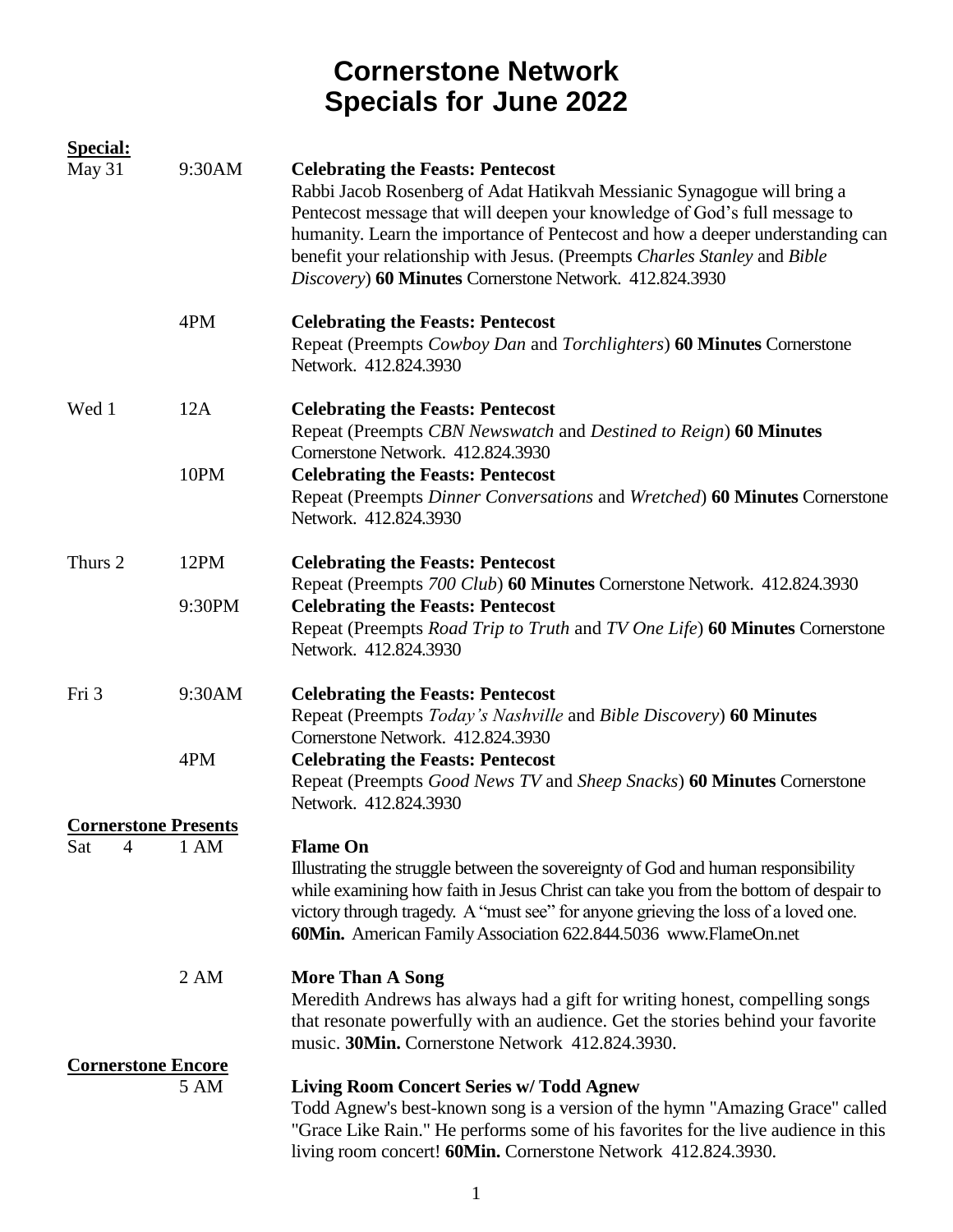| <b>Special</b>               |                                      |                                                                                                                                                                                                                                                                                                                                                                                                                                                                                                                 |
|------------------------------|--------------------------------------|-----------------------------------------------------------------------------------------------------------------------------------------------------------------------------------------------------------------------------------------------------------------------------------------------------------------------------------------------------------------------------------------------------------------------------------------------------------------------------------------------------------------|
|                              | 12PM                                 | <b>Celebrating the Feasts: Pentecost</b><br>Repeat (Preempts Christian World News and John Ankerberg) 60 Minutes<br>Cornerstone Network. 412.824.3930                                                                                                                                                                                                                                                                                                                                                           |
|                              | 3PM                                  | <b>Celebrating the Feasts: Pentecost</b><br>Repeat (Preempts Dinner Conversations and Today's Nashville) 60 Minutes<br>Cornerstone Network. 412.824.3930                                                                                                                                                                                                                                                                                                                                                        |
|                              | <b>Cornerstone Block Party:</b>      |                                                                                                                                                                                                                                                                                                                                                                                                                                                                                                                 |
|                              | 6 PM                                 | <b>Celebrating the Feasts: Pentecost</b><br>Repeat 60 Minutes Cornerstone Network. 412.824.3930                                                                                                                                                                                                                                                                                                                                                                                                                 |
|                              | 7 PM                                 | The Don Reed Story $-A$ Life on the Edge of Eternity<br>Don Reed is well known for his Christian TV program, Crossing Paths, but few<br>actually know about his early years. Seeking fame and fortune in the sports arena,<br>Don became addicted to multiple things while craving the lime light while trying<br>to keep it all secret. His pathway back is nothing short of miraculous! 60Min.<br>Western Harvest Media & Crossing Paths Ministries. 724.981.7779                                             |
|                              | 8PM                                  | <b>The Miracle of Creation</b><br>Discover how science confirms creation! Dr. Ray Heiple examines the evidence<br>through the lenses of eight very qualified people in many areas of science. How<br>does the Genesis record line up with what we observe on our planet today? Can<br>we find the fingerprints and the artistry of the Creator when we examine the<br>details of Creation? Can the truth be found in the words of the very first verse of<br>the Bible? 60Min. Cornerstone Network 412.824.3930 |
| <b>Special</b>               | 11PM                                 | <b>Celebrating the Feasts: Pentecost</b><br>Repeat (Preempts Way of the Master and John Ankerberg 60 Minutes<br>Cornerstone Network. 412.824.3930                                                                                                                                                                                                                                                                                                                                                               |
| 5<br>Sun                     | <b>Cornerstone Presents:</b><br>1 PM | <b>Celebrating the Feasts: Pentecost</b><br>Repeat 60 Minutes Cornerstone Network. 412.824.3930                                                                                                                                                                                                                                                                                                                                                                                                                 |
|                              | 2PM                                  | Living Room Concert Series w/ Ashley Cleveland<br>Christian rocker and Grammy award winning singer/songwriter, Ashley Cleveland<br>entertains a live audience in this living room concert. 60Min. Cornerstone<br>Network 412.824.3930                                                                                                                                                                                                                                                                           |
| <b>Specials:</b><br>Mon<br>6 | 5AM                                  | <b>Celebrating the Feasts: Pentecost</b><br>Repeat (Preempts Bible Discovery and Prophecy Watchers) 60 Minutes<br>Cornerstone Network. 412.824.3930                                                                                                                                                                                                                                                                                                                                                             |
|                              | 9:30AM                               | <b>Celebrating the Feasts: Pentecost</b><br>Repeat (Preempts Grace Walk and Bible Discovery) 60 Minutes Cornerstone<br>Network. 412.824.3930                                                                                                                                                                                                                                                                                                                                                                    |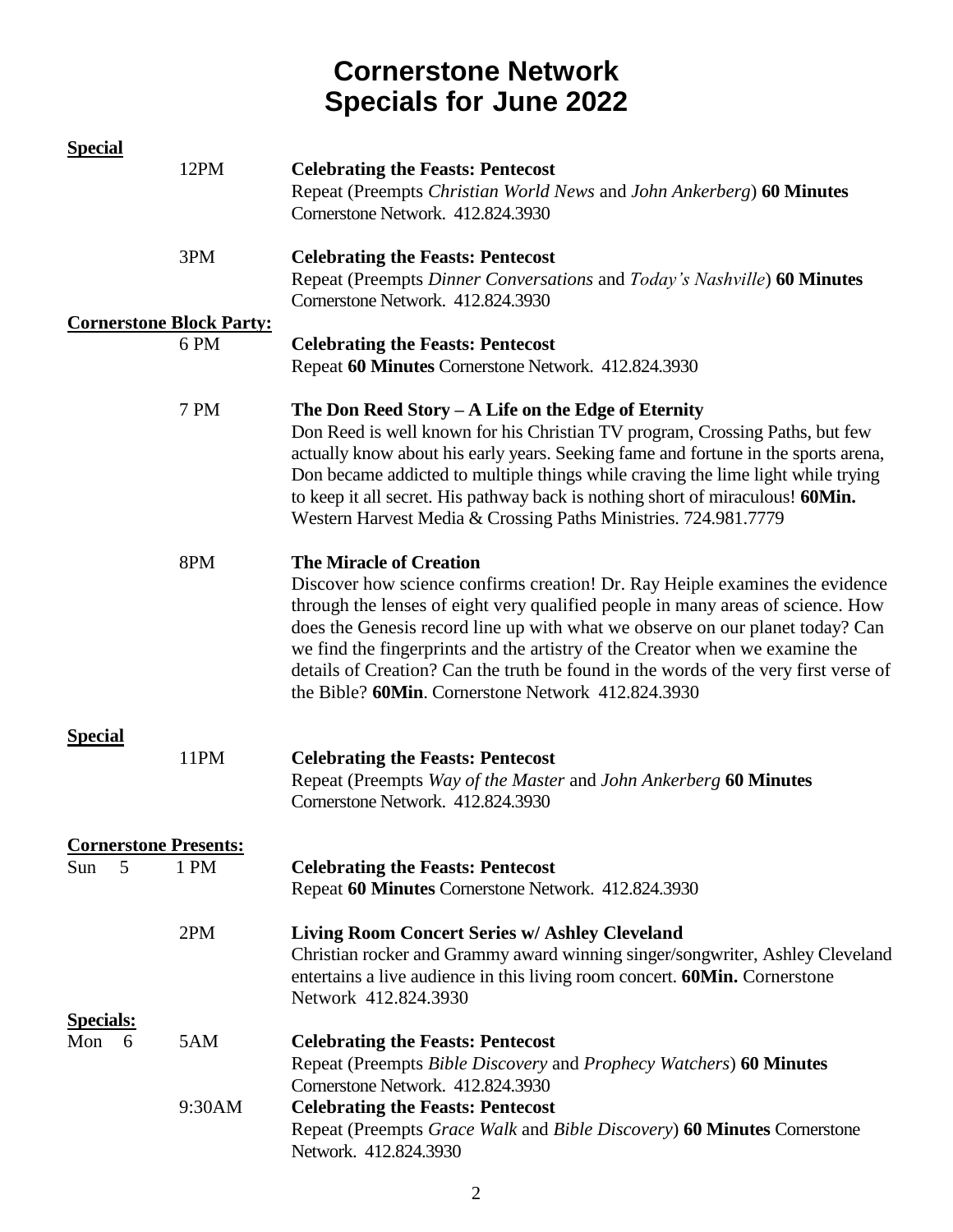|                  |    | 10PM                                | <b>Celebrating the Feasts: Pentecost</b><br>Repeat 60 Minutes Cornerstone Network. 412.824.3930                                                                                                                                                                                                                                                                                                                                                                                                                                                                                                       |
|------------------|----|-------------------------------------|-------------------------------------------------------------------------------------------------------------------------------------------------------------------------------------------------------------------------------------------------------------------------------------------------------------------------------------------------------------------------------------------------------------------------------------------------------------------------------------------------------------------------------------------------------------------------------------------------------|
|                  |    | <b>Cornerstone Presents:</b>        |                                                                                                                                                                                                                                                                                                                                                                                                                                                                                                                                                                                                       |
| Sat              | 11 | 1AM                                 | The Don Reed Story $-A$ Life on the Edge of Eternity<br>Repeat 60Min. Western Harvest Media & Crossing Paths Ministries.<br>724.981.7779                                                                                                                                                                                                                                                                                                                                                                                                                                                              |
|                  |    | 2AM                                 | <b>More Than a Song</b><br>Bryan Duncan started delivering hits in the 70's & 80's which earned him 4 Dove<br>awards and several Grammy nominations. Also featuring Detroit born singer<br>Kenny Marks, who was a main stay on the top of the charts in the 80's. His songs<br>about relationships and style remind people of Bryan Adams. 30Min. Cornerstone<br>Network. 412.824.3930                                                                                                                                                                                                                |
|                  |    | <b>Cornerstone Encore:</b>          |                                                                                                                                                                                                                                                                                                                                                                                                                                                                                                                                                                                                       |
|                  |    | 5AM                                 | <b>Living Room Concert Series w/Randy Stonehill</b><br>A pioneer in contemporary Christian music, Randy Stonehill has written and<br>performed some of the most influential Christian music ever written, with<br>hundreds of songs and 27 releases and counting. Enjoy the music that tells a story<br>that will touch your heart. 60Min. Cornerstone Network. 412.824.3930                                                                                                                                                                                                                          |
|                  |    | <b>Cornerstone Block Party:</b>     |                                                                                                                                                                                                                                                                                                                                                                                                                                                                                                                                                                                                       |
|                  |    | 6PM                                 | <b>The Climb</b><br>Two professional mountain climbers working together for a rescue mission find<br>themselves unlikely partners for an adventure of a lifetime $-$ a fully funded climbing<br>quest of one of the world's most dangerous mountains, Mt. Chicanagua in the Chilean<br>Andes Mountains. No amount of training can prepare them for the harsh realities as<br>they take on the perils of the mountain, and it immediately becomes a test of wills,<br>character, and a question of belief and faith. 1 hr 45 Min World Wide Pictures and the<br>Billy Graham Evangelistic Association. |
|                  |    | 7:45PM                              | <b>Living Room Concert Series w/Randy Stonehill</b><br>Music and stories from CCM pioneer, Randy Stonehill in the living room setting.<br><b>1Hr. 15Min.</b> Extended Version. Cornerstone Network 412.824.3930                                                                                                                                                                                                                                                                                                                                                                                       |
|                  |    |                                     |                                                                                                                                                                                                                                                                                                                                                                                                                                                                                                                                                                                                       |
| Sun              | 12 | <b>Cornerstone Presents:</b><br>1PM | The Climb (Followed by shorts)<br>Repeat 1 hr 45 Min World Wide Pictures and the Billy Graham Evangelistic<br>Association.                                                                                                                                                                                                                                                                                                                                                                                                                                                                            |
| <b>Specials:</b> |    |                                     |                                                                                                                                                                                                                                                                                                                                                                                                                                                                                                                                                                                                       |
| Mon              | 13 | 9:30PM                              | From History to Hope: God's Love Speaks Through Time<br>Filmmaker and explorer Carl Wesley Anderson presents unique stories of<br>everyday heroes who are walking out the Word of God in their daily lives<br>through extraordinary circumstances. 90 Minutes Born to Blaze Ministries                                                                                                                                                                                                                                                                                                                |
|                  |    | <b>Cornerstone Presents:</b>        |                                                                                                                                                                                                                                                                                                                                                                                                                                                                                                                                                                                                       |
| Sat              | 18 | 1AM                                 | <b>The Climb</b><br>Repeat 1 hr 45 Min World Wide Pictures and the Billy Graham Evangelistic<br>Association.                                                                                                                                                                                                                                                                                                                                                                                                                                                                                          |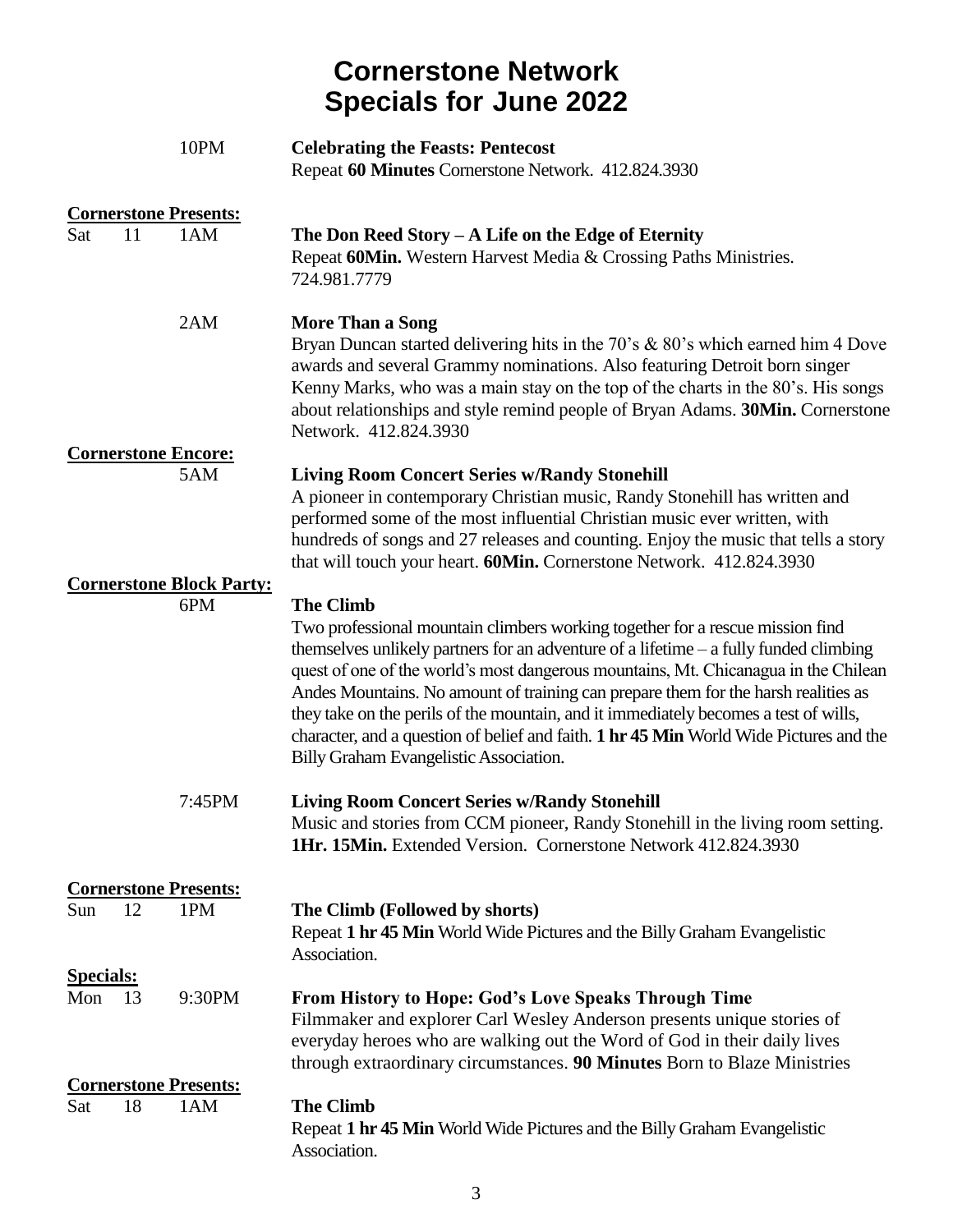|                               | 2:45AM                                 | <b>Living Room Concert Series w/ Randy Stonehill</b><br>Repeat (preempts Wretched and Consumed by the Call) 1Hr. 15Min. Extended<br>Version. Cornerstone Network 412.824.3930                                                                                                                                                                                                                                                                                          |
|-------------------------------|----------------------------------------|------------------------------------------------------------------------------------------------------------------------------------------------------------------------------------------------------------------------------------------------------------------------------------------------------------------------------------------------------------------------------------------------------------------------------------------------------------------------|
|                               | <b>Cornerstone Encore</b><br>5AM       | <b>Living Room Concert Series w/Ashley Cleveland</b><br>Repeat 60Min. Cornerstone Network 412.824.3930                                                                                                                                                                                                                                                                                                                                                                 |
| Sat                           | <b>Cornerstone Block Party:</b><br>6PM | Living Room Concert Series w/Jenny & Tyler<br>Soul/folk husband and wife duo bring thoughtful lyrics to life in this living room<br>concert. 60Min. Cornerstone Network 412.824.3930                                                                                                                                                                                                                                                                                   |
|                               | 7PM                                    | Drop Off<br>Thirteen-year-old Tim Parker and his buddies' lives are suddenly changed when<br>a duffel bag containing a million dollars is dropped off on a bike trail they are<br>riding. From the Director of "Where the Red Fern Grows" comes a<br>heartwarming story about 3 boys who work together to ultimately find answers<br>they didn't even know they were looking for. 90 Min. Exploration Films<br>719.481.4599                                            |
|                               | 8:30 PM                                | <b>The Ark Encounter</b><br>Discover the truth about the Genesis account of the catastrophic flood with Dr.<br>Ray Heiple & Dr. Donn Chapman on location at the Ark Encounter in<br>Williamstown KY. 30Min. Cornerstone Network 412.824.3930                                                                                                                                                                                                                           |
|                               | <b>Cornerstone Presents:</b>           |                                                                                                                                                                                                                                                                                                                                                                                                                                                                        |
| Sun<br>19                     | 1PM                                    | <b>Before the Wrath</b><br>Scholars debate the timing of the Rapture, but the world has lost understanding<br>as to why this event is prophesied to occur. Today, researchers in the Middle<br>East have found anthropological evidence that reveals exactly how and why the<br>Rapture must occur and unveiling new biblical insight that will reignite hope for<br>believers and prepare the world for what's coming. 90 Min. Exploration Films<br>719.481.4599      |
|                               | 2:30PM                                 | <b>Hard Questions Panel Reacts to Before the Wrath</b><br><b>30 Min.</b> Cornerstone Network 412.824.3930                                                                                                                                                                                                                                                                                                                                                              |
| <b>Specials:</b><br>Mon<br>20 | 10PM                                   | <b>Jesus: Son of God?</b><br>For centuries Christians have been declaring that Jesus is the Son of God. It's a<br>bold statement—and one that bears questioning. How could people who believed<br>in one God think God had a Son? What does 'Son of God' actually mean? Did<br>Jesus himself have anything to say on the matter? Luke Waldock sets out on a<br>journey to discover when, where and how this vital Christian belief originated. 30<br>Min. Vision Video |